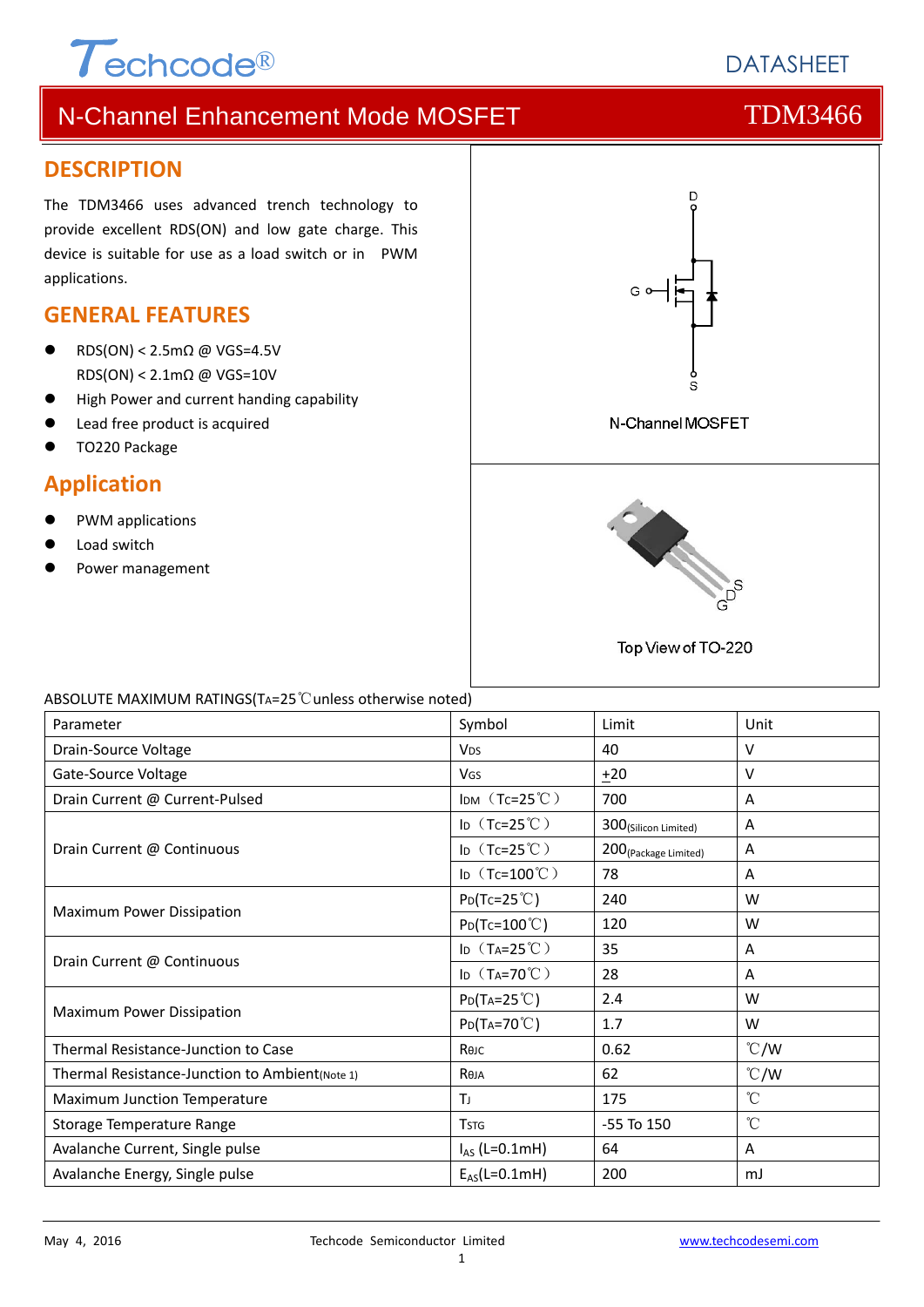

### **ELECTRICAL CHARACTERISTICS (TA=25**℃**unless otherwise noted)**

| Parameter                                 | Symbol                   | Condition                                         | Min                      | Typ            | Max                      | Unit          |  |  |  |
|-------------------------------------------|--------------------------|---------------------------------------------------|--------------------------|----------------|--------------------------|---------------|--|--|--|
| OFF CHARACTERISTICS                       |                          |                                                   |                          |                |                          |               |  |  |  |
| Drain-Source Breakdown Voltage            | <b>BV</b> <sub>DSS</sub> | VGS=0V ID=250µA                                   | 40                       | $\blacksquare$ | $\overline{\phantom{a}}$ | $\vee$        |  |  |  |
| Zero Gate Voltage Drain Current           | <b>l</b> <sub>DSS</sub>  | VDS=32V,VGS=0V                                    | $\overline{a}$           | $\blacksquare$ | $\mathbf{1}$             | $\mu$ A       |  |  |  |
| Gate-Body Leakage Current                 | lgss                     | VGS=±20V,VDS=0V                                   | $\overline{a}$           | $\Box$         | ±100                     | nA            |  |  |  |
| <b>ON CHARACTERISTICS (Note 2)</b>        |                          |                                                   |                          |                |                          |               |  |  |  |
| Gate Threshold Voltage                    | VGS(th)                  | V <sub>DS</sub> =VGS, I <sub>D</sub> =250µA       | 1.4                      | 1.7            | 2.5                      | $\vee$        |  |  |  |
| Drain-Source On-State Resistance          | R <sub>DS</sub> (ON)     | VGS=4.5V, ID=20A                                  | $\overline{a}$           | 2.3            | 2.5                      | $m\Omega$     |  |  |  |
|                                           |                          | VGS=10V, ID=25A                                   | $\overline{a}$           | 1.8            | 2.1                      | $m\Omega$     |  |  |  |
| <b>DYNAMIC CHARACTERISTICS (Note4)</b>    |                          |                                                   |                          |                |                          |               |  |  |  |
| Input Capacitance                         | <b>Ciss</b>              | VDS=20V, VGS=0V, F=1.0MHz                         | $\overline{\phantom{a}}$ | 5100           | $\omega$                 | PF            |  |  |  |
| <b>Output Capacitance</b>                 | Cos <sub>S</sub>         |                                                   |                          | 1300           | ÷,                       | PF            |  |  |  |
| Reverse Transfer Capacitance              | Crss                     |                                                   | L.                       | 172            | $\overline{\phantom{a}}$ | PF            |  |  |  |
| <b>SWITCHING CHARACTERISTICS (Note 3)</b> |                          |                                                   |                          |                |                          |               |  |  |  |
| <b>Gate Resistance</b>                    | R <sub>G</sub>           | VGS=0V, VDS=0V, F=1MHz                            | $\overline{a}$           | 0.88           | $\overline{\phantom{a}}$ | Ω             |  |  |  |
| Turn-on Delay Time                        | $td($ on $)$             | VDS=20V, RL=20 $\Omega$ , VGEN=10V, RG=6 $\Omega$ | $\overline{a}$           | 17             | $\mathbf{r}$             | nS            |  |  |  |
| Turn-on Rise Time                         | tr                       | $In=1A$                                           | $\overline{a}$           | 11.5           | ÷,                       | nS            |  |  |  |
| Turn-Off Delay Time                       | td(off)                  |                                                   |                          | 36             | $\blacksquare$           | nS            |  |  |  |
| <b>Turn-Off Fall Time</b>                 | tf                       |                                                   | L.                       | 31             | $\overline{a}$           | nS            |  |  |  |
| <b>Total Gate Charge</b>                  | Qg                       | VDS=20V,ID=25A,VGS=4.5V                           |                          | 30             | $\overline{a}$           | nC            |  |  |  |
| Gate-Source Charge                        | Qgs                      |                                                   |                          | 14             | $\overline{a}$           | nC            |  |  |  |
| Gate-Drain Charge                         | Qgd                      |                                                   | $\overline{a}$           | 10.2           | $\overline{a}$           | <sub>nC</sub> |  |  |  |
| Body Diode Reverse Recovery Time          | Trr                      | IF=5A, dl/dt=100A/µs                              | $\blacksquare$           | 38             | $\Box$                   | nS            |  |  |  |
| Body Diode Reverse Recovery Charge        | Qrr                      |                                                   | $\overline{a}$           | 68             | $\Box$                   | nC            |  |  |  |
| DRAIN-SOURCE DIODE CHARACTERISTICS        |                          |                                                   |                          |                |                          |               |  |  |  |
| Diode Forward Voltage (Note 2)            | <b>V<sub>SD</sub></b>    | VGS=0V,Is=20A                                     |                          | 0.8            | 1.1                      | $\sf V$       |  |  |  |

NOTES:

1. Pulse width limited by max. junction temperature.

2. Pulse Test: Pulse Width  $\leq 300$ μs, Duty Cycle  $\leq 2\%$ .

3. Guaranteed by design, not subject to production testing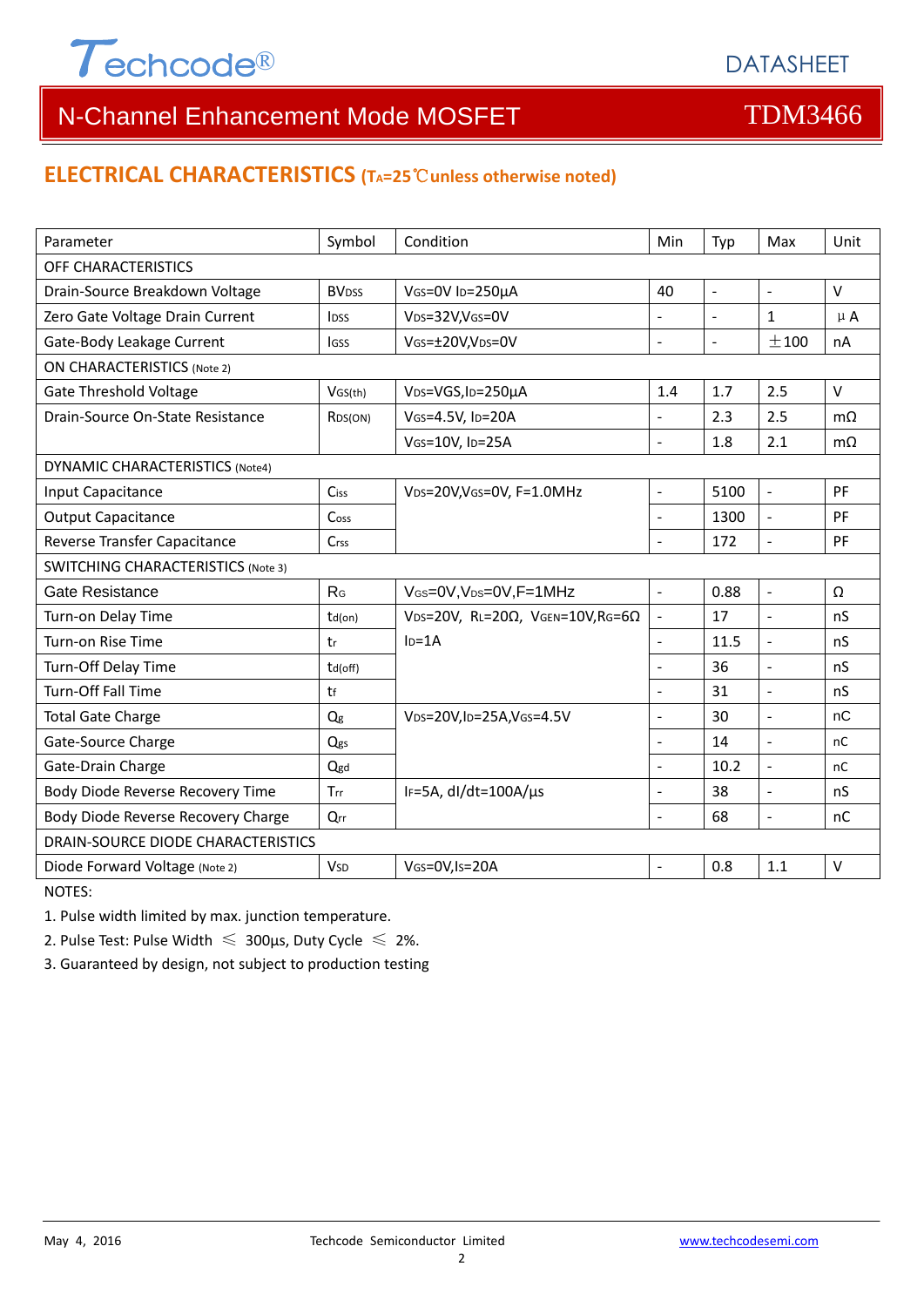

# **Typical Operating Characteristics**



### **Power Dissipation**



## **Drain Current**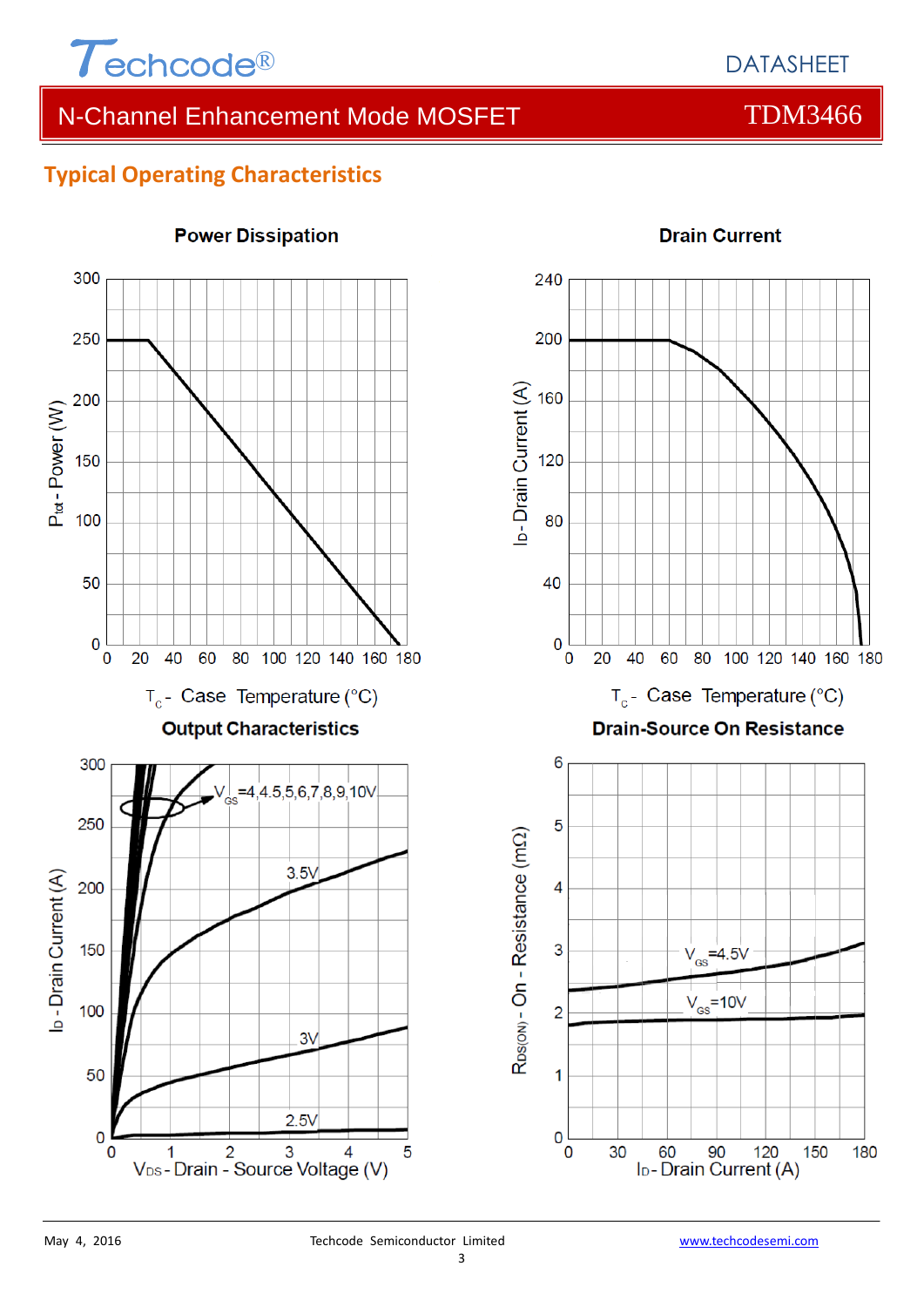

# **Typical Operating Characteristics(Cont.)**



#### **Gate-Source On Resistance**



# **Gate Threshold Voltage**

**Source-Drain Diode Forward** 



 $0<sub>0</sub>$ 

 $-50 - 25$ 

 $\overline{0}$ 

 $R_{ON}$ @T<sub>i</sub>=25°C: 1.8 m $\Omega$ 

25 50 75 100 125 150 175

 $T_j$ - Junction Temperature (°C)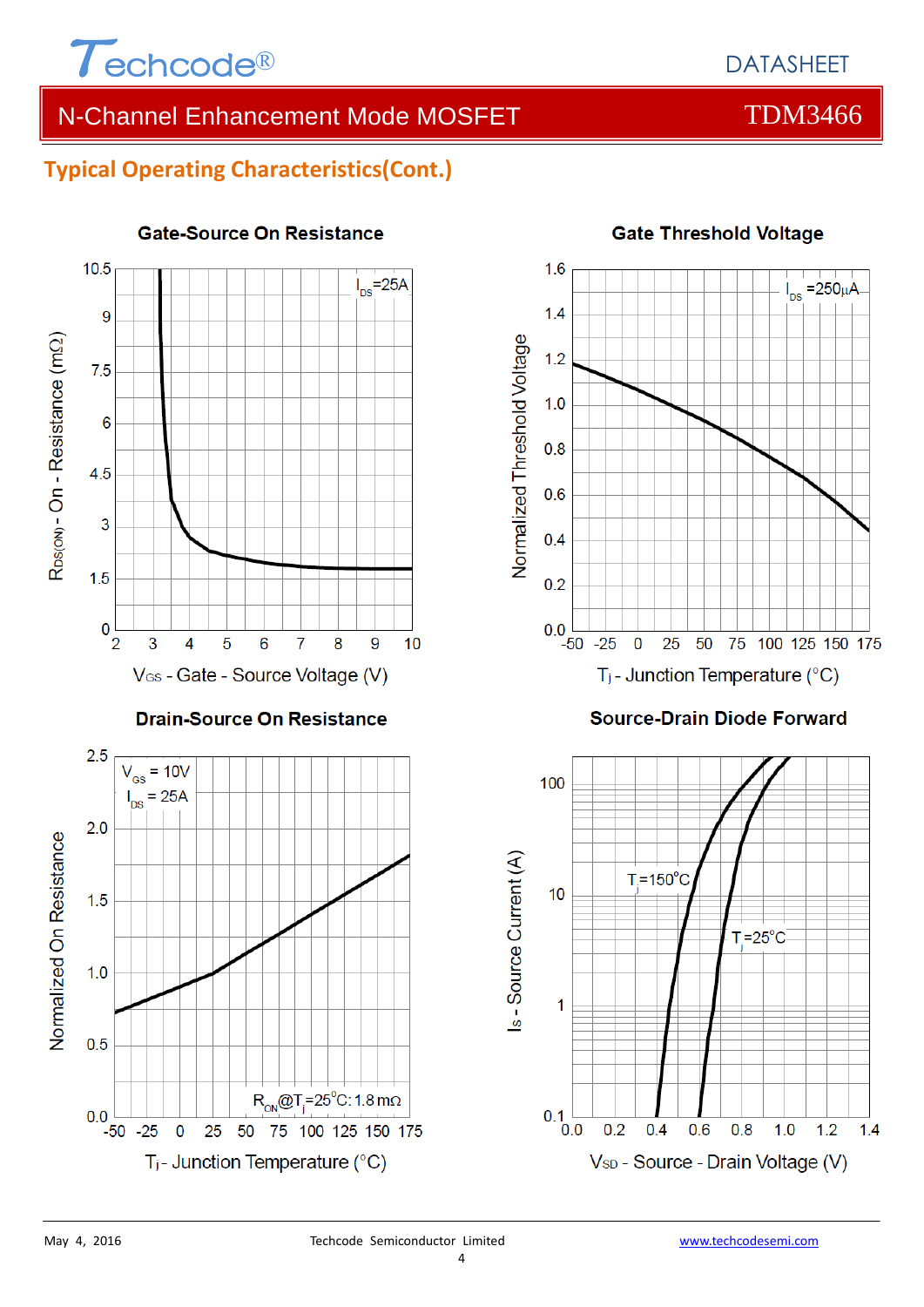

# **Typical Operating Characteristics (Cont.)**



### **Thermal Transient Impedance**



**Thermal Transient Impedance** 

Square Wave Pulse Duration (sec)

### **Gate Charge**



30

 $\bf{0}$ 

 $\overline{0}$ 

 $T=125^\circ$ 

 $\overline{1}$ 

 $\overline{2}$ 

3

V<sub>GS</sub> - Gate-Source Voltage (V)

6

 $T = 25^{\circ}$ C

4

5

#### 5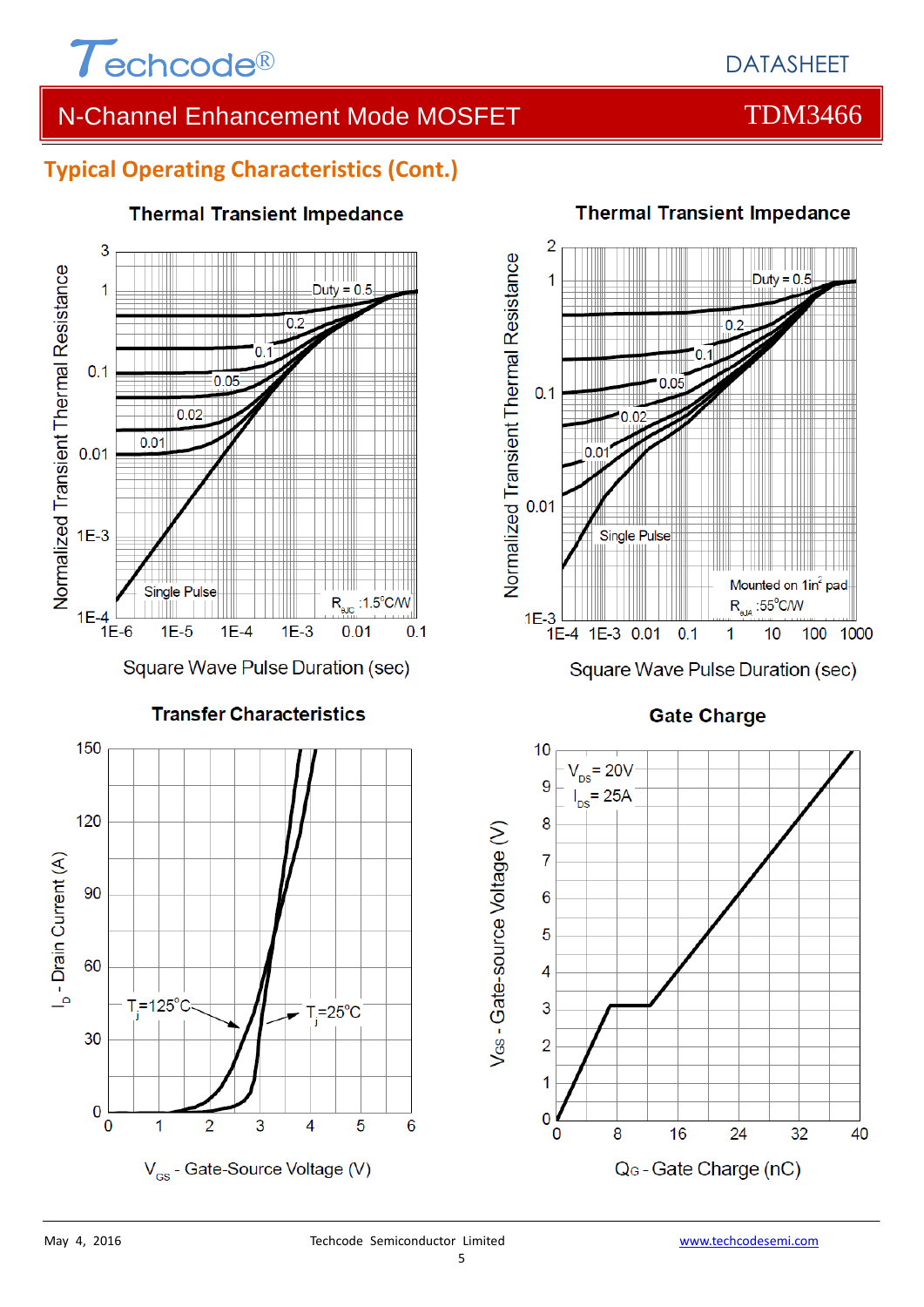

6

# **Package Information**

TO220 Package

**POILE-50** 

 $\overline{A}$ 

 $A<sub>1</sub>$ 

 $A2$ 

b

 $\overline{b2}$ 

c

D

 $D1$ 

D<sub>2</sub>

 $E$ 

E<sub>1</sub>

 $\mathbf{e}$ 

 $H1$ 

 $\mathsf L$ 

 $L1$ 

 $\overline{\mathsf{P}}$ 

Q



**TO-220** 

MIN.

 $0.140$ 

 $0.020$ 

0.080

 $0.015$ 

0.045

 $0.014$ 

0.560

0.330

 $0.480$ 

0.380

0.270

 $0.230$ 

 $0.500$ 

 $\overline{a}$ 

 $0.139$ 

 $0.100$ 

 $MAX$ .

 $4.83$ 

 $1.40$  $2.92$ 

1.02

 $1.78$ 

 $0.61$ 

16.51

 $9.30$ 

13.65  $10.67$ 

8.89

 $6.86$ 

14.73

6.35

 $4.09$ 

3.43

**INCHES** 

0.100 BSC

MAX.

 $0.190$ 

 $0.055$ 

 $0.115$ 

 $0.040$ 

0.070

 $0.024$ 

 $0.650$ 

0.366

 $0.537$ 

 $0.420$ 

0.350

0.270

0.580

 $0.250$ 

 $0.161$ 

0.135

**MILLIMETERS** 

 $MIN$ 

 $3.56$ 

0.51

2.03

0.38

 $1.14$ 

 $0.36$ 

14.22

8.38

 $12.19$ 

 $9.65$ 

6.86

 $5.84$ 

12.70

 $3.53$ 

2.54

l,

2.54 BSC



| RECOMMENDED LAND PATTERN |  |
|--------------------------|--|



UNIT: mm